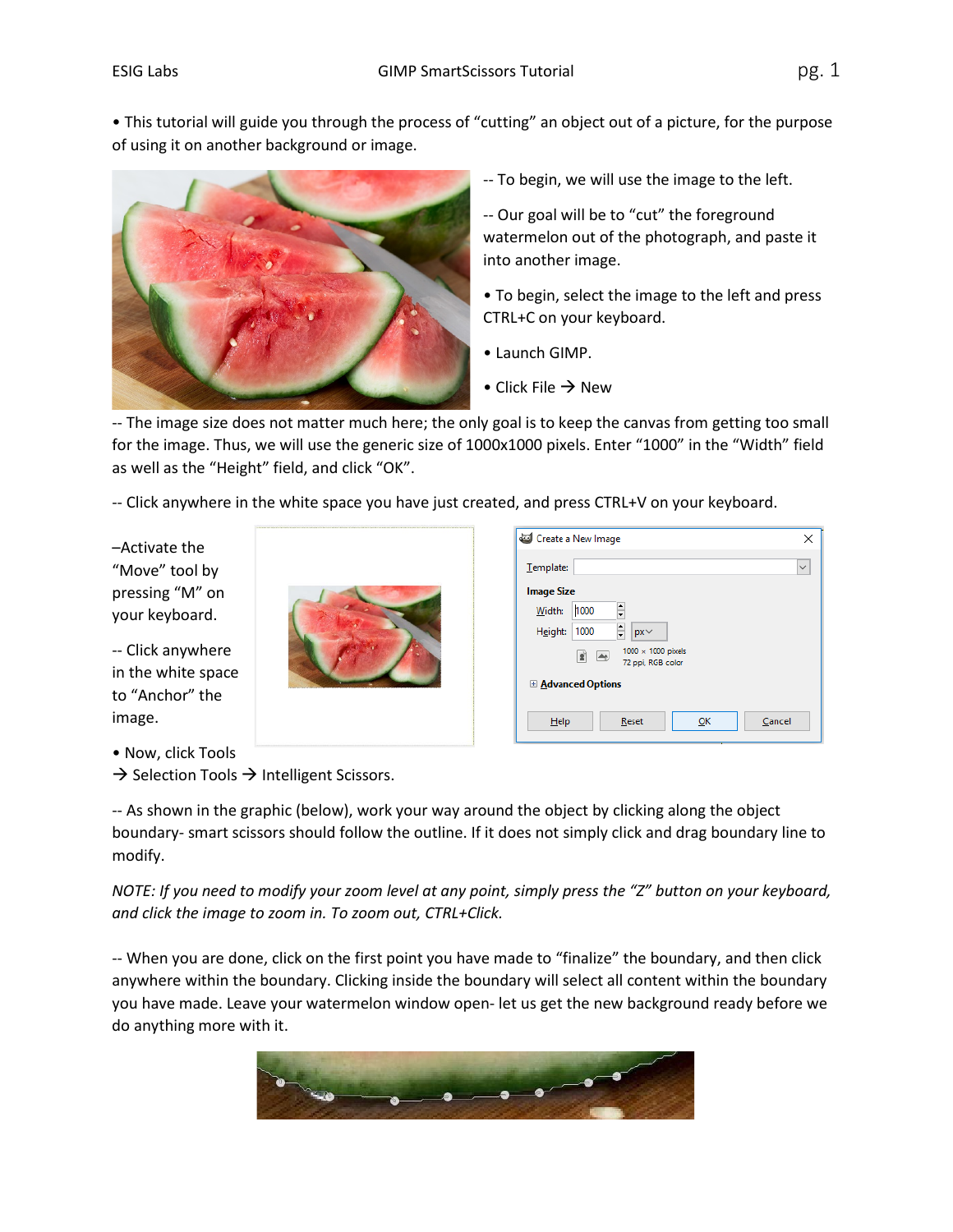• As you did on Page #1, create a new canvas within GIMP, and use the same arbitrary size as you did before (1000x1000 pixels).

-- Copy and paste the sand image into your new GIMP canvas, and anchor it by clicking on the white space.

• Now, let us head back to the watermelon. We want to feather the edges of the selection so that it looks nice when we copy and paste it on to the sand. Right-click on the selection you made with the Intelligent Scissors, and click Select  $\rightarrow$  Feather. A dialog box will pop up, and ask you to specify your selection boundary. The default (5,000px) is fine. Click OK. Now, press CTRL-C to copy your feathered watermelon to the clipboard.

-- Go back to your sand canvas and press CTRL+V to paste the image onto the sand, and click the white space to anchor the watermelon to the sand.

-- As you can see, the watermelon looks nice- the edges are not jagged.

• Now that our task is complete, we want to resize the canvas to fit around our image.

 $-$  Click Image  $\rightarrow$  Autocrop Image. The canvas should now be shrunk around the content of your image.





| Feather Selection |                                                 |  |
|-------------------|-------------------------------------------------|--|
|                   | Feather selection by<br>ᆂ<br>5.000<br>$px \vee$ |  |
| Help              | Cancel<br>ок                                    |  |